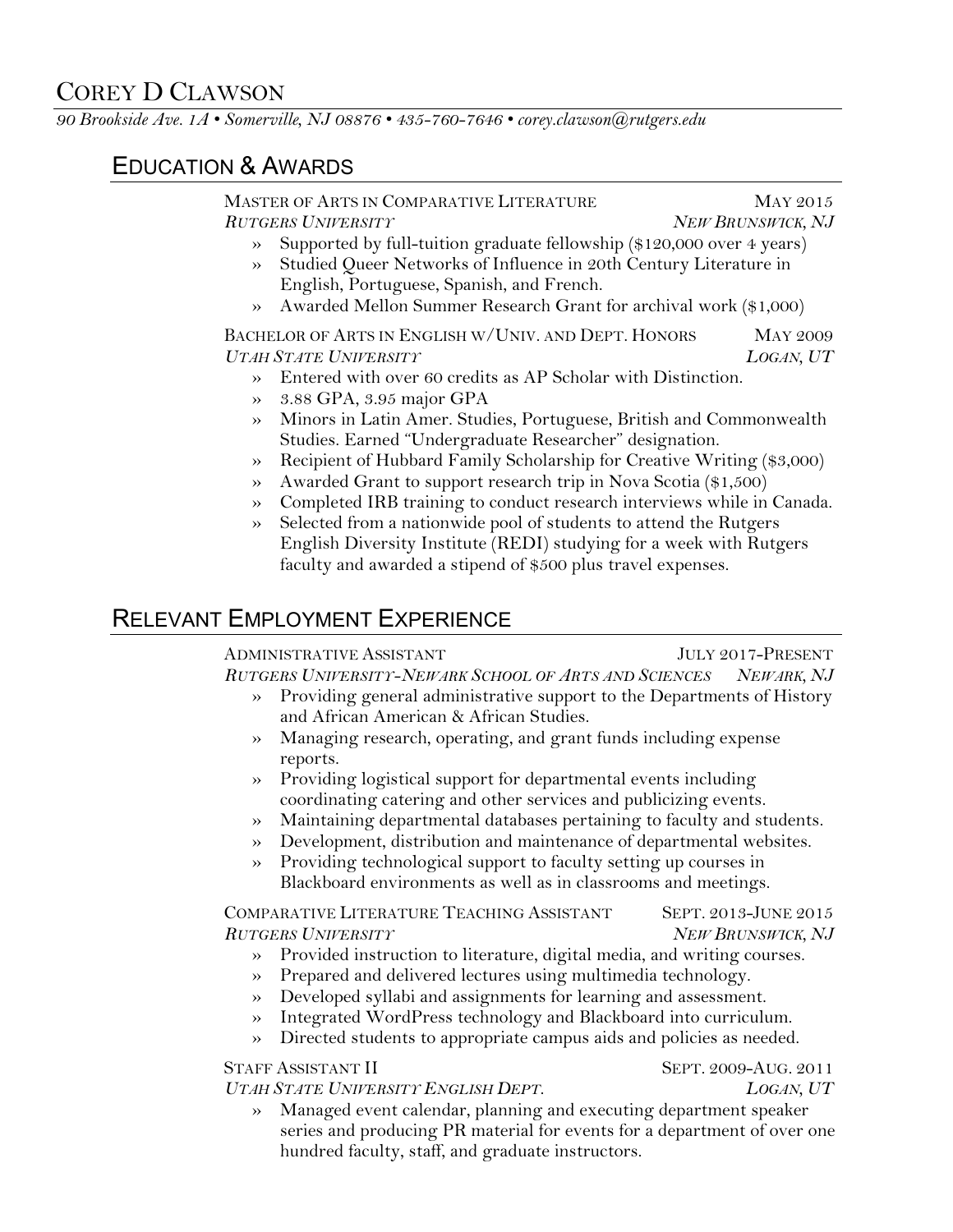- » Acted as executive assistant to Department Head/Assistant Dean.
- » Drafted and maintained content for the department's website, weekly enewsletter, fundraising campaigns, and general correspondence.
- » Organized faculty and committee meetings, taking minutes as needed.
- » Maintained donor, student worker, personnel, and scholarship data in Access, FileMaker, Banner, PeopleSoft.
- » Oversaw inventory and maintenance of office equipment, computers, furniture, in faculty offices, mailroom, and department break room.
- » Assisted in faculty and guest travel arrangements and reimbursement.
- Acted as front desk receptionist addressing and directing incoming calls and visitors to the department.

### STUDENT ADVISOR/RECEPTIONIST AUG. 2007-MAY 2009 *UTAH STATE UNIVERSITY HONORS PROGRAM LOGAN, UT*

- » Advised roughly 500 students about research and educational opportunities within their respective majors, helping them register for classes while outlining and recording their trajectory in program files.
- » Organized and led recruiting and informational events throughout the school year in Utah and Idaho.
- » Prepared and managed Blackboard coursework for the program.
- » Trained and supervised program's fifteen undergraduate teaching fellows.
- » Coordinated biweekly socials and orientation seminars for freshmen, transfer students, new teaching fellows.
- » Reviewed student research projects and theses against program standards.
- » Assisted students and faculty visiting, emailing, and calling the office.

## RELATED SERVICE EXPERIENCE

QUEER NEWARK AT HOME ADVISORY COMMITTEE

- » Provided students with input regarding format, topics, and presentation of a public history project showcasing the Queer Newark Oral History Project
- » Offered additional technical and administrative support exhibiting the exhibit at local institutions of higher education and public libraries.

COMPARATIVE LITERATURE GSA PRESIDENT SEPT. 2013-JUNE 2015

- Served as representative to Rutgers' Graduate Student Association.
- » Procured funding and coordinated venues for the Comparative Literature Graduate Student Organization events including a graduate conference on medical humanities.

UTAH PRIDE CENTER HISTORY PROGRAM DIRECTOR FEB. 2010-JUNE 2011

- » Prepared historical exhibits seen by an estimated 28,000 people per year.
- » Coordinated, recruited, and trained curatorial staff for the 3-day event.

LOVE IS FOR EVERYONE (LIFE) STAFF ADVISOR AUG. 2010-AUG. 2011

- » Directed programming for USU's Gay-Straight Alliance balancing its four missions: Education, Socializing, Service, and Social Justice.
- » Managed organization budget.
- » Coordinated venue scheduling and public relations materials.

VOLUNTEER ENGLISH TEACHER JUNE 2009-AUG. 2009

- » Worked for the Chilean Ministry of Education's English Opens Doors Program, a U.N. Development Agency-sponsored program.
- » Taught English in rural schools for ages 8-16.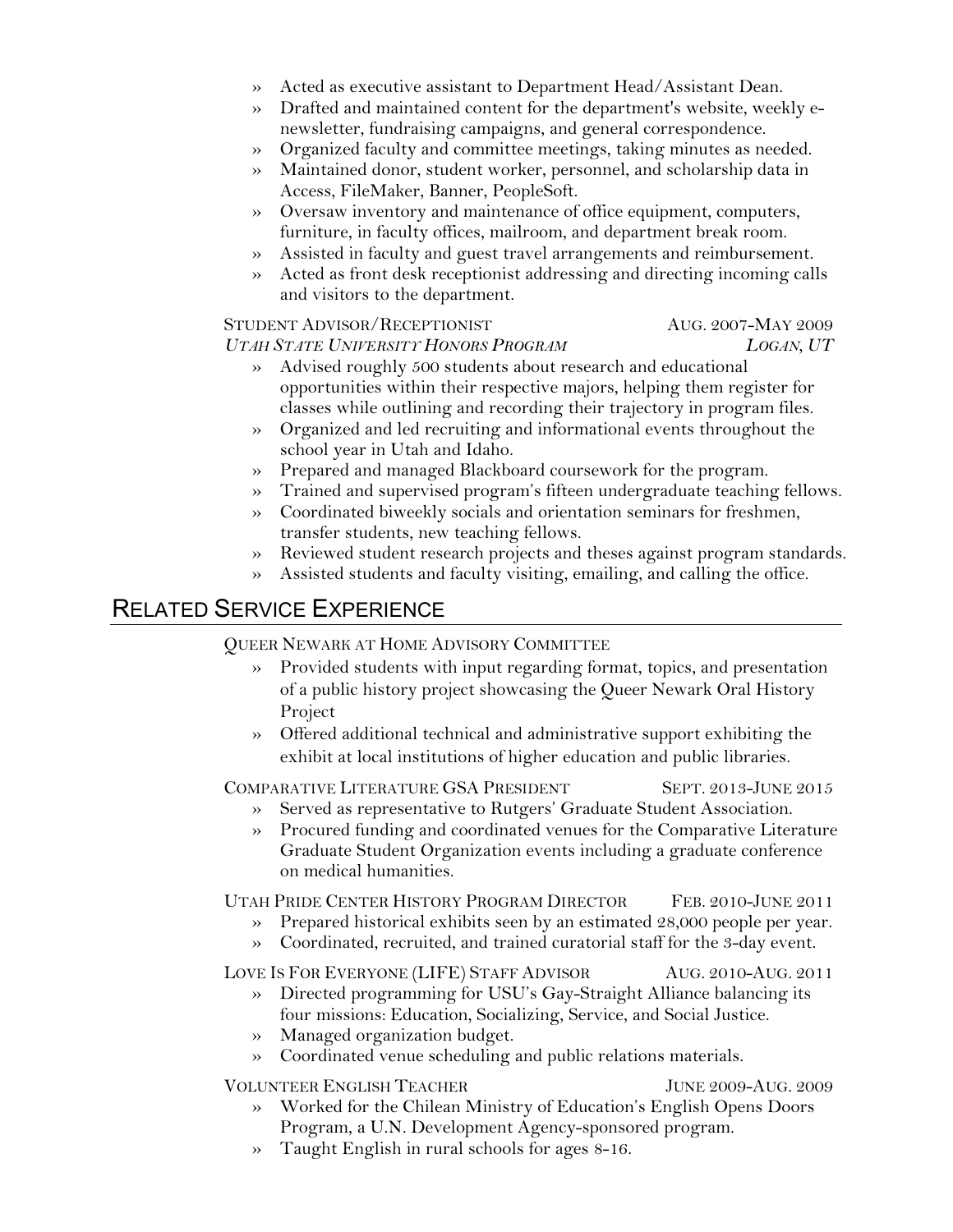» Developed curriculum for English-immersive week-long camps for exceptional students.

MISSIONARY OCT. 2004-AUG. 2006

- » Acquired advanced experience in speaking and writing Portuguese and appreciation for Brazilian history and culture, eventually teaching
- » Gained an appreciation for other cultures, beliefs, histories, and literatures as well as a desire to sincerely understand

### PRESENTATIONS:

### INVITED/FUNDED

- » "Cyborg Reading: An Introduction to Textual Analysis and Voyant." Guest lecture to Black Digital Humanities graduate seminar, November 1, 2018.
- » "Poetic Flyways: Birds as Poets and Travelers in the Poetry and Correspondence of Elizabeth Bishop and May Swenson," Elizabeth Bishop Centenary Conference, Halifax, Nova Scotia, Canada, June 9-12, 2011.
- » "Elizabeth Bishop: One Poet Two Continents" guest lecture to *Period Studies in American Literature*, Utah State University, 18 Sept. 2008. "Returning to the "Cemetery of Childhood": *Saudade* in the Poetry of Elizabeth

### **FUTURE**

- » "Digitally Mapping an Archipelago of Influence." Association of Computing in the Humanities, Pittsburgh, Pennsylvania, July 26-29, 2019. (Poster Presentation, Accepted)
- » "Towards an Archipelago of Influence: Mapping the Networked Nature of Queer Influence" Mapping (In)Justice: Digital Theory + Praxis for Critical Scholarship Conference, Fordham University, NYC, New York, Nov. 7-8, 2019 (Paper Presentation, Pending)

### **PRESENTED**

- » " 'Island to Island': Using the Brooklyn Bridge to Understand Queer Isolation and Influence" Culture Mapping Conference, New York University, NYC, New York, April 12-13, 2019.
- » "Childhood and Corporeal Dysphoria in the poetry of May Swenson, Elizabeth Bishop, and Gabriela Mistral" American Comparative Literature Association Conference, New York City, New York, March 22, 2015.
- » "Writing Saudade: Navigating Home and Homeland in the Work of Gabriela Mistral and Elizabeth Bishop" American Comparative Literature Association Conference, Toronto, Ontario, April 6, 2014.
- » " 'His lips went as far as they could go': Television's Examinations of Mormonism and Homosexuality via Pies and Polygamy." 23rd Annual Far West Popular Culture & American Culture Associations Conference, Las Vegas, Nevada, Mar. 11-13, 2011.
- » "The Wilson-Borges Connection: August Wilson's Latin American Influence" Rocky Mountain Council on Latin American Studies Conference, Boulder, Colorado, April 7-11, 2010.
- » " 'The witness was silent.': Fragmented Memory and Language in Three Poems by Ingrid de Kok" to be presented at the National Undergraduate